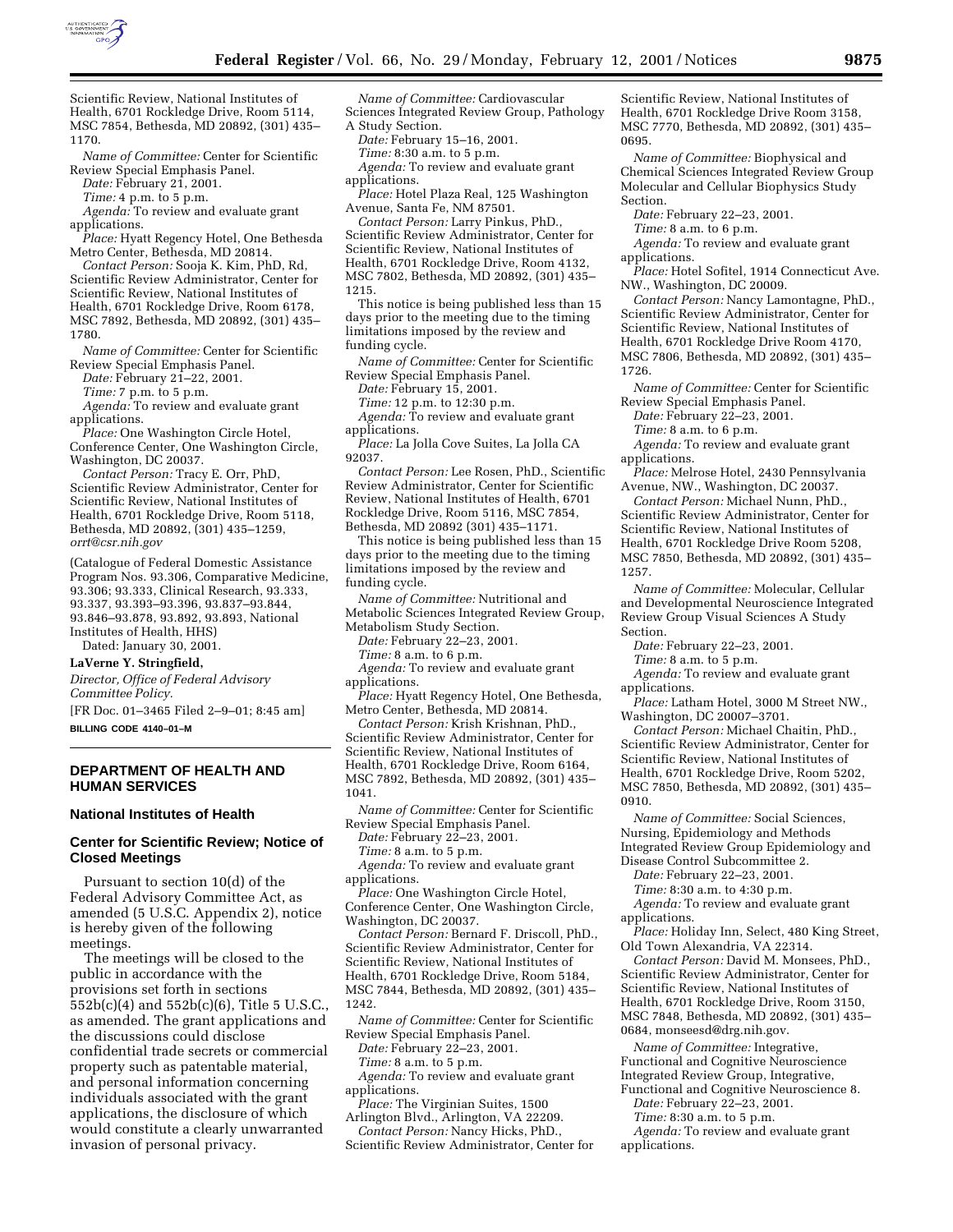*Place:* Bethesda Holiday Inn, Versailles III, 8120 Wisconsin Avenue, Bethesda, MD 20814.

*Contact Person:* Samuel Rawlings, PhD., Scientific Review Administrator, Center for Scientific Review, National Institutes of Health, 6701 Rockledge Drive, Room 5160, MSC 7844, Bethesda, MD 20892, (301) 435– 1243.

*Name of Committee:* Biochemical Sciences Integrated Review Group, Pathobiochemistry Study Section.

*Date:* February 22, 2001.

*Time:* 8:30 a.m. to 5 p.m.

*Agenda:* To review and evaluate grant applications.

*Place:* Bethesda Holiday Inn, 8120 Wisconsin Avenue, Bethesda, MD 20814.

*Contact Person:* Zakir Bengali, PhD., Scientific Review Administrator, Center for Scientific Review, National Institutes of Health, 6701 Rockledge Drive, Room 5150, MSC 7842, Bethesda, MD 20892, (301) 435– 1742.

*Name of Committee:* Infectious Diseases and Microbiology Integrated Review Group, Microbial Physiology and Genetics Subcommittee 2.

*Date:* February 22–23, 2001.

*Time:* 8:30 a.m. to 5 p.m.

*Agenda:* To review and evaluate grant applications.

*Place:* River Inn, 924 25th Street, NW., Washington, DC 20037.

*Contact Person:* Rona L. Hirschberg, PhD., Scientific Review Administrator, Center for Scientific Review, National Institutes of Health, 6701 Rockledge Drive, Room 4186, MSC 7808, Bethesda, MD 20892, (301) 435– 1150.

*Name of Committee:* Cell Development and Function Integrated Review Group, International and Cooperative Projects Study

Section.

*Date:* February 22–23, 2001.

*Time:* 8:30 a.m. to 2 p.m.

*Agenda:* To review and evaluate grant applications.

*Place:* Embassy Suites, Chevy Chase Pavilion, 4300 Military Rd., Wisconsin at Western Ave., Washington, DC 20015.

*Contact Person:* Sandy Warren, DMD, MPH, Scientific Review Administrator, Center for Scientific Review, National Institutes of Health, 6701 Rockledge Drive, Room 5134, MDC 7840, Bethesda, MD 20892, (301) 435–1019.

*Name of Committee:* Center for Scientific Review Special Emphasis Panel.

*Date:* February 22–23, 2001.

*Time:* 8:30 a.m. to 4 p.m.

*Agenda:* To review and evaluate grant applications.

*Place:* Ritz-Carlton Hotel, Tysons Corner, 1700 Tysons Boulevard, McLean, VA 22102.

*Contact Person:* Noni Byrnes, PhD., Scientific Review Administrator, Center for Scientific Review, National Institutes of Health, 6701 Rockledge Drive, Room 4196, MSC 7806, Bethesda, MD 20892, (301) 435– 1217, byrnesn@csr.nih.gov.

*Name of Committee:* Cell Development and Function Integrated Review Group, Cell Development and Function 3.

*Date:* February 22–23, 2001.

*Time:* 8:30 a.m. to 2 p.m. *Agenda:* To review and evaluate grant applications.

*Place:* Holiday Inn Bethesda, 8120 Wisconsin Avenue, Bethesda, MD 20814.

*Contact Person:* Gerhard Ehrenspeck, PhD., Scientific Review Administrator, Center for Scientific Review, National Institutes of Health, 6701 Rockledge Drive, Room 5138, MSC 7840, Bethesda, MD 20892, (301) 435– 1022, ehrenspeckg@nih.csr.gov.

*Name of Committee:* Social Sciences, Nursing, Epidemiology and Methods Integrated Review Group, Social Sciences, Nursing, Epidemiology and Methods 3.

*Date:* February 22–23, 2001.

*Time:* 9 a.m. to 4 p.m.

*Agenda:* To review and evaluate grant applications.

*Place:* Holiday Inn, Select, 480 King Street, Old Town Alexandria, VA 22314.

*Contact Person:* Robert Weller, PhD., Scientific Review Administrator, Center for Scientific Review, National Institutes of Health, 6701 Rockledge Drive, Room 3160, MSC 7770, Bethesda, MD 20892, (301) 435– 0694.

*Name of Committee:* Genetic Sciences Integrated Review Group, Mammalian Genetics Study Section.

*Date:* February 22–23, 2001.

*Time:* 9 a.m. to 2 p.m.

*Agenda:* To review and evaluate grant applications.

*Place:* Monarch Hotel, 2400 M Street, NW., Washington, DC 20037.

*Contact Person:* Camilla Day, PhD., Scientific Review Administrator, Center for Scientific Review, National Institutes of Health, 6701 Rockledge Drive, Room 6152, MSC 7890, Bethesda, MD 20892, (301) 435– 1037, dayc@drg.nih.gov.

*Name of Committee:* Center for Scientific Review Special Emphasis Panel.

*Date:* February 22–23, 2001.

*Time:* 9 a.m. to 5 p.m.

*Agenda:* To review and evaluate grant applications.

*Place:* Embassy Suites, Chevy Chase Pavilion, 4300 Military Rd., Wisconsin at Western Ave., Washington, DC 20015.

*Contact Person:* Anita Miller Sostek, PhD., Scientific Review Administrator, Center for Scientific Review, National Institutes of Health, 6701 Rockledge Drive, Room 3176, MSC 7848, Bethesda, MD 20892, (301) 435– 1260.

*Name of Committee:* Center for Scientific Review Special Emphasis Panel.

*Date:* February 22–23, 2001.

*Time:* 9:30 a.m. to 5 p.m.

*Agenda:* To review and evaluate grant applications.

*Place:* Radisson Barcelo Hotel, 2121 P St., NW., Washington, DC 20037.

*Contact Person:* Carl D. Banner, PhD., Scientific Review Administrator, Center for Scientific Review, National Institutes of Health, 6701 Rockledge Drive, Room 5212, MSC 7850, Bethesda, MD 20892, (301) 435– 1251, bannerc@drg.nih.gov.

*Name of Committee:* Center for Scientific Review Special Emphasis Panel.

*Date:* February 22, 2001. *Time:* 2 p.m. to 4 p.m.

*Agenda:* To review and evaluate grant applications.

*Place:* St James Suites, 950 24th Street, NW., Washington, DC 20037.

*Contact Person:* Lawrence N. Yager, PhD., Scientific Review Administrator, Center for Scientific Review, National Institutes of Health, 6701 Rockledge Drive, Room 4200, MSC 7808, Bethesda, MD 20892, (301) 435– 0903, yagerl@csr.nih.gov.

*Name of Committee:* Center for Scientific Review Special Emphasis Panel.

*Date:* February 22, 2001.

*Time:* 4 p.m. to 5 p.m.

*Agenda:* To review and evaluate grant applications.

*Place:* NIH, Rockledge 2, Bethesda, MD 20892, (Telephone Conference Call).

*Contact Person:* Debora L. Hamernik, PhD., Scientific Review Administrator, Center for Scientific Review, National Institutes of Health, 6701 Rockledge Drive, Room 6152, Bethesda, MD 20892, 301–435–4511, hamernid@csr.nih.gov

*Name of Committee:* Immunological Sciences Integrated Review Group, Allergy and Immunology Study Section.

*Date:* February 23–24, 2001.

*Time:* 8:30 a.m. to 5 p.m.

*Agenda:* To review and evaluate grant applications.

*Place:* Pierpont Inn, 550 San Jon Road, Ventura, CA 93001

*Contact Person:* Samuel C. Edwards, PhD., Scientific Review Administrator, Center for Scientific Review, National Institutes of Health, 6701 Rockledge Drive, Room 4200, MSC 7812, Bethesda, MD 20892, 301–435– 1152, edwardss@csr.nih.gov

*Name of Committee:* Center for Scientific Review Special Emphasis Panel.

*Date:* February 23, 2001.

*Time:* 8:30 a.m. to 5 p.m.

*Agenda:* To review and evaluate grant applications.

*Place:* Bethesda Holiday Inn, 8120 Wisconsin Avenue, Bethesda, MD 20814.

*Contact Person:* Luigi Giacometti, PhD., Scientific Review Administrator, Center for Scientific Review, National Institutes of Health, 6701 Rockledge Drive, Room 5208, MSC 7850, Bethesda, MD 20892, 301–435– 1246.

*Name of Committee:* Genetic Sciences Integrated Review Group, Genome Study Section.

*Date:* February 25–27, 2001.

*Time:* 7:30 p.m. to 4:30 p.m. *Agenda:* To review and evaluate grant

applications.

*Place:* Bethesda Holiday Inn, 8120 Wisconsin Avenue, Bethesda, MD 20814.

*Contact Person:* Cheryl M. Corsaro, PhD, Scientific Review Administrator, Center for Scientific Review, National Institutes of Health, 6701 Rockledge Drive, Room 2204, MSC 7890, Bethesda, MD 20892, 301–435– 1045, corsaroc@csr.nih.gov

(Catalogue of Federal Domestic Assistance Program Nos. 93.306, Comparative Medicine, 93.306; 93.333, Clinical Research, 93.333, 93.337, 93.393–93.396, 93.837–93.844, 93.846–93.878, 93.892, 93.893, National Institutes of Health, HHS)